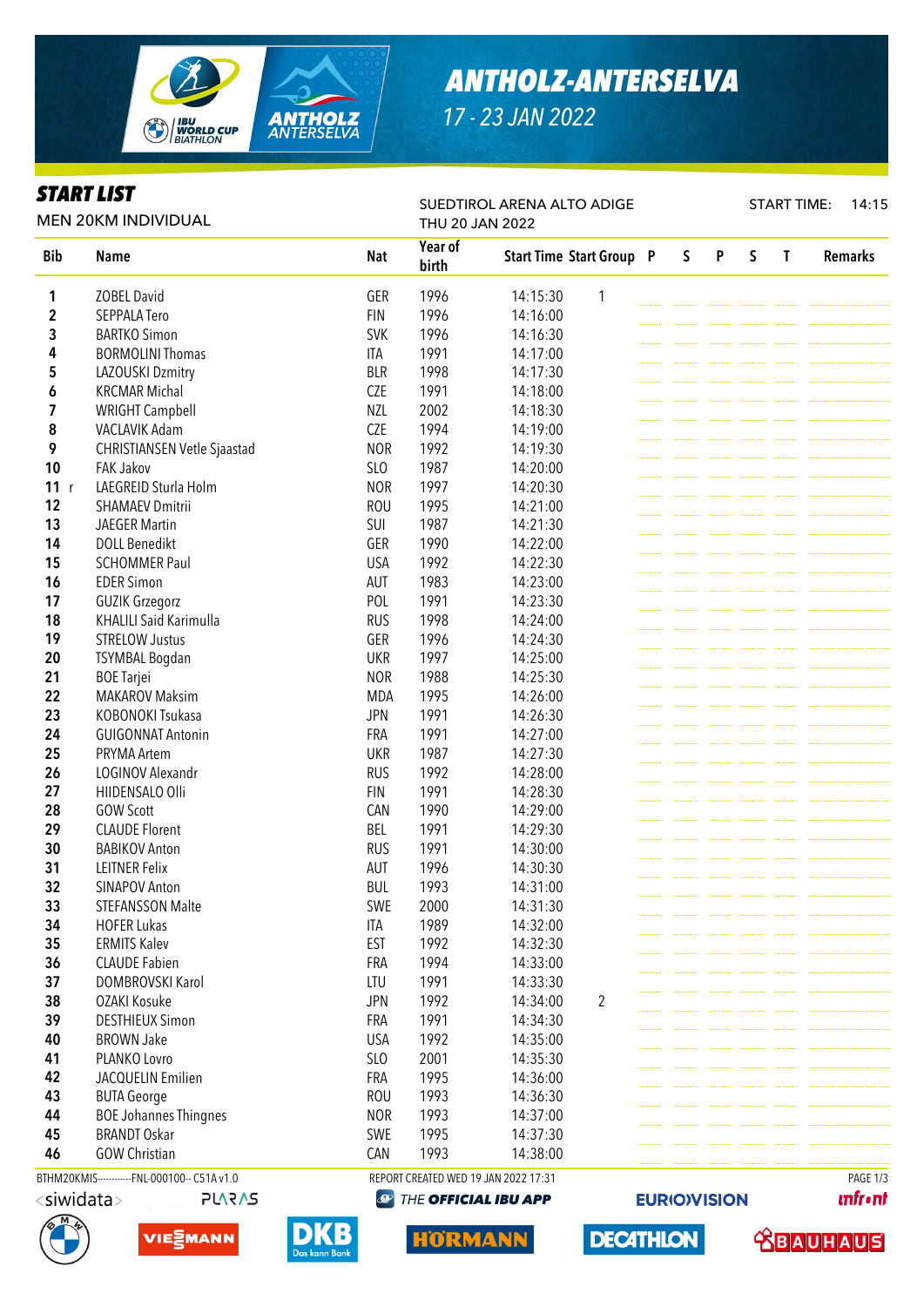

# *ANTHOLZ-ANTERSELVA*

*17 - 23 JAN 2022*

SUEDTIROL ARENA ALTO ADIGE

#### *START LIST*

START TIME: 14:15

| <b>MEN 20KM INDIVIDUAL</b>                   |                              |            | THU 20 JAN 2022  |                                      |  |              |   |   |              |                |
|----------------------------------------------|------------------------------|------------|------------------|--------------------------------------|--|--------------|---|---|--------------|----------------|
| <b>Bib</b>                                   | <b>Name</b>                  | <b>Nat</b> | Year of<br>birth | <b>Start Time Start Group P</b>      |  | $\mathsf{S}$ | P | S | $\mathbf{T}$ | <b>Remarks</b> |
| 47                                           | DOVZAN Miha                  | SLO        | 1994             | 14:38:30                             |  |              |   |   |              |                |
| 48                                           | <b>GIACOMEL Tommaso</b>      | <b>ITA</b> | 2000             | 14:39:00                             |  |              |   |   |              |                |
| 49                                           | <b>MAGAZEEV Pavel</b>        | <b>MDA</b> | 1988             | 14:39:30                             |  |              |   |   |              |                |
| 50                                           | <b>WEGER Benjamin</b>        | SUI        | 1989             | 14:40:00                             |  |              |   |   |              |                |
| 51                                           | <b>KOMATZ David</b>          | AUT        | 1991             | 14:40:30                             |  |              |   |   |              |                |
| 52                                           | <b>ILIEV Vladimir</b>        | <b>BUL</b> | 1987             | 14:41:00                             |  |              |   |   |              |                |
| 53                                           | POVARNITSYN Alexander        | <b>RUS</b> | 1994             | 14:41:30                             |  |              |   |   |              |                |
| 54                                           | <b>LEMMERER Harald</b>       | <b>AUT</b> | 1991             | 14:42:00                             |  |              |   |   |              |                |
| 55                                           | SIMA Michal                  | <b>SVK</b> | 1992             | 14:42:30                             |  |              |   |   |              |                |
| 56                                           | <b>SMOLSKI Anton</b>         | <b>BLR</b> | 1996             | 14:43:00                             |  |              |   |   |              |                |
| 57                                           | ZAHKNA Rene                  | <b>EST</b> | 1994             | 14:43:30                             |  |              |   |   |              |                |
| 58 y                                         | FILLON MAILLET Quentin       | FRA        | 1992             | 14:44:00                             |  |              |   |   |              |                |
| 59                                           | STVRTECKY Jakub              | <b>CZE</b> | 1998             | 14:44:30                             |  |              |   |   |              |                |
| 60                                           | <b>DUDCHENKO Anton</b>       | <b>UKR</b> | 1996             | 14:45:00                             |  |              |   |   |              |                |
| 61                                           | <b>LAITINEN Heikki</b>       | <b>FIN</b> | 1994             | 14:45:30                             |  |              |   |   |              |                |
| 62                                           | <b>BAKKEN Sivert Guttorm</b> | <b>NOR</b> | 1998             | 14:46:00                             |  |              |   |   |              |                |
| 63                                           | <b>VARABEI Maksim</b>        | <b>BLR</b> | 1995             | 14:46:30                             |  |              |   |   |              |                |
| 64                                           | <b>HORN Philipp</b>          | GER        | 1994             | 14:47:00                             |  |              |   |   |              |                |
| 65                                           | <b>HARJULA Tuomas</b>        | <b>FIN</b> | 1998             | 14:47:30<br>3                        |  |              |   |   |              |                |
| 66                                           | <b>PATRIJUKS Aleksandrs</b>  | LAT        | 1993             | 14:48:00                             |  |              |   |   |              |                |
| 67                                           | <b>PERROT Eric</b>           | FRA        | 2001             | 14:48:30                             |  |              |   |   |              |                |
| 68                                           | <b>BEAUVAIS Cesar</b>        | <b>BEL</b> | 2000             | 14:49:00                             |  |              |   |   |              |                |
| 69                                           | <b>HARTWEG Niklas</b>        | SUI        | 2000             | 14:49:30                             |  |              |   |   |              |                |
| 70                                           | <b>FRATZSCHER Lucas</b>      | GER        | 1994             | 14:50:00                             |  |              |   |   |              |                |
| 71                                           |                              |            |                  |                                      |  |              |   |   |              |                |
|                                              | <b>RASTIC Damir</b>          | SRB        | 1988             | 14:50:30                             |  |              |   |   |              |                |
| 72                                           | <b>DOHERTY Sean</b>          | <b>USA</b> | 1995             | 14:51:00                             |  |              |   |   |              |                |
| 73                                           | NEDZA-KUBINIEC Andrzej       | POL        | 1991             | 14:51:30                             |  |              |   |   |              |                |
| 74                                           | <b>LESIUK Taras</b>          | <b>UKR</b> | 1996             | 14:52:00                             |  |              |   |   |              |                |
| 75                                           | RAENKEL Raido                | <b>EST</b> | 1990             | 14:52:30                             |  |              |   |   |              |                |
| 76                                           | <b>SKLENARIK Tomas</b>       | <b>SVK</b> | 1999             | 14:53:00                             |  |              |   |   |              |                |
| 77                                           | <b>GERDZHIKOV Dimitar</b>    | <b>BUL</b> | 1992             | 14:53:30                             |  |              |   |   |              |                |
| 78                                           | SEROKHVOSTOV Daniil          | <b>RUS</b> | 1999             | 14:54:00                             |  |              |   |   |              |                |
| 79                                           | <b>STEGMAYR Gabriel</b>      | SWE        | 1988             | 14:54:30                             |  |              |   |   |              |                |
| 80                                           | LABASTAU Mikita              | <b>BLR</b> | 1997             | 14:55:00                             |  |              |   |   |              |                |
| 81                                           | CHOI Dujin                   | KOR        | 1995             | 14:55:30                             |  |              |   |   |              |                |
| 82                                           | <b>TACHIZAKI Mikito</b>      | <b>JPN</b> | 1988             | 14:56:00                             |  |              |   |   |              |                |
| 83                                           | <b>WINDISCH Dominik</b>      | <b>ITA</b> | 1989             | 14:56:30                             |  |              |   |   |              |                |
| 84                                           | <b>MISE Edgars</b>           | LAT        | 1998             | 14:57:00                             |  |              |   |   |              |                |
| 85                                           | <b>TRSAN Rok</b>             | SLO        | 1992             | 14:57:30                             |  |              |   |   |              |                |
| 86                                           | <b>KARLIK Mikulas</b>        | CZE        | 1999             | 14:58:00                             |  |              |   |   |              |                |
| 87                                           | <b>BURNOTTE Jules</b>        | CAN        | 1996             | 14:58:30                             |  |              |   |   |              |                |
| 88                                           | SZCZUREK Lukasz              | POL        | 1988             | 14:59:00                             |  |              |   |   |              |                |
| 89                                           | <b>EBERHARD Julian</b>       | AUT        | 1986             | 14:59:30                             |  |              |   |   |              |                |
| 90                                           | <b>DYUSSENOV Asset</b>       | KAZ        | 1997             | 15:00:00                             |  |              |   |   |              |                |
| 91                                           | ANDERSEN Filip Fjeld         | <b>NOR</b> | 1999             | 15:00:30                             |  |              |   |   |              |                |
| 92                                           | LAHAYE-GOFFART Tom           | BEL        | 1996             | 15:00:45<br>4                        |  |              |   |   |              |                |
| BTHM20KMIS------------FNL-000100-- C51A v1.0 |                              |            |                  | REPORT CREATED WED 19 JAN 2022 17:31 |  |              |   |   |              | PAGE 2/3       |









**DECATHLON HORMANN** 

**EURIO)VISION** 

 **<u>CBAUHAUS</u>** 

**unfront**